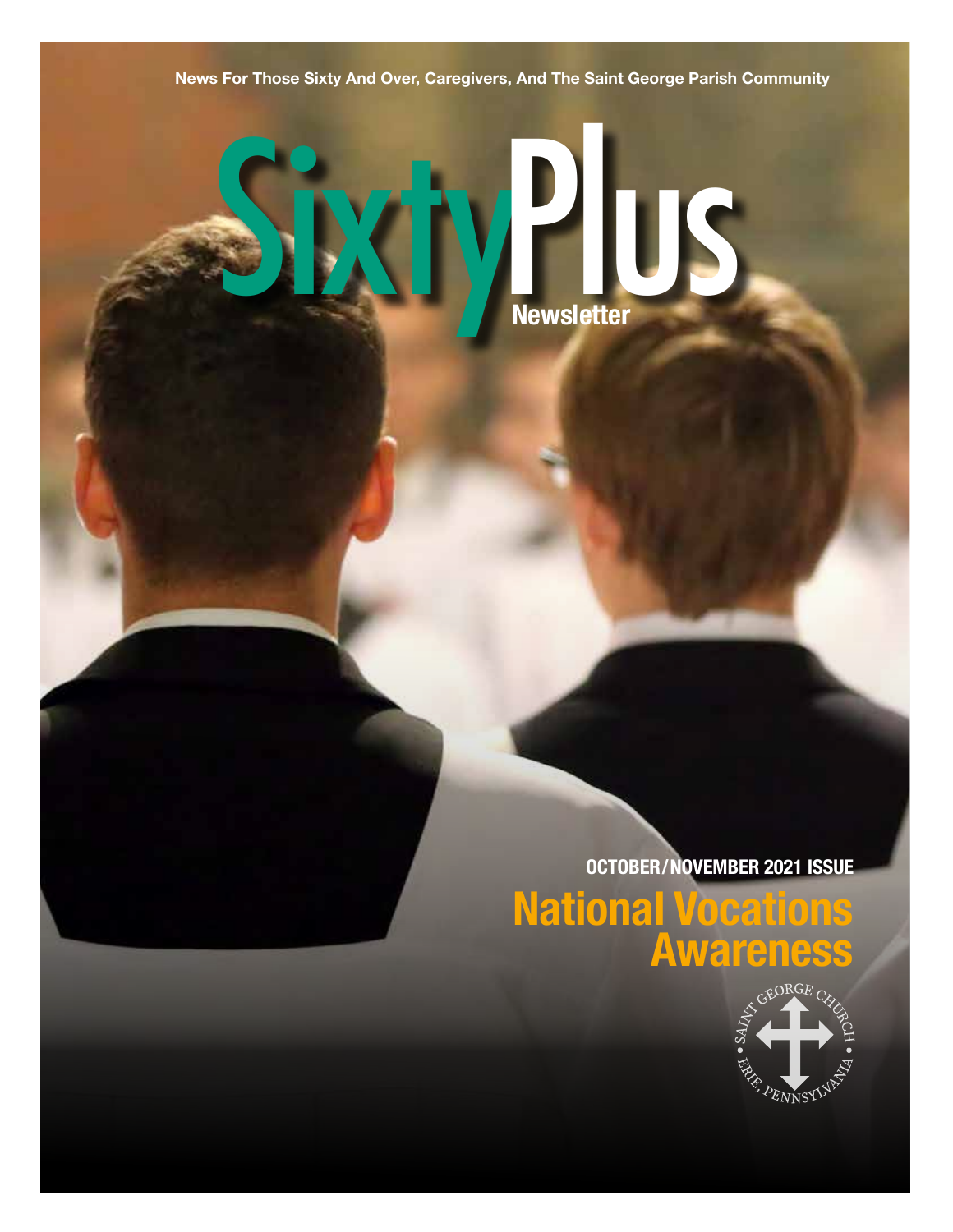# **NATIONAL VOCATIONS AWARENESS WEEK**

### Fr. Brian Vossler, Pastor



Beginning on Sunday, November 7th, we will celebrate "National Vocations Awareness Week". On this day, St. George will host Bishop Lawrence Persico to be the presider at our 9:30am Mass together followed by a presentation and lunch for families in our Faith

Formation Program. The Bishop, along with some of our priests, deacons and sisters, will speak on vocations.

The word "vocation" is a broad term to include one's status in life including marriage, single life and the religious life. We focus on the last of these to share our stories on the religious life as we encourage our young people to prayerfully consider where the Holy Spirit might be calling them in their own lives. I have always believed that the Holy Spirit still calls forth the same number of vocations to the religious life as before. The difference today is how we have responded to this call.

We are very fortunate to have Fr. Scott Jabo, the former president of Cathedral Prep, to serve as our present Diocesan Vocation Director. Fr. Scott who has had extensive experience with young adults is the right person to assist those wishing to pursue

the religious life. He along with our many other priests, deacons and sisters are available to help our young people through this discernment process.

Recognition and encouragement for a vocation of this kind also comes from family and friends. Perhaps you may know of a young man or woman who demonstrates the kind of qualities suited for religious life. I encourage all of you to pray for vocations, especially, during the week of November 7th when the church gives special emphasis on this awareness. Jesus himself encouraged his own disciples with these words, "The harvest is abundant but the laborers are few; so ask the master of the harvest to send out laborers for his harvest" (Matthew 9:37-38).



**Till and** 

**MERGERS** 

**SCORED** 

penned acoust acono-

**MARKS** 

actual actual

**CARD CORP.** 

actual actual actual actual

W.Okke

W.THUG

**WARDER** 

# **Raise The Roof Updates**

The Dome has been replaced! Workers identified a crack in the original dome and it has now been replaced!

Additionally, workers took advantage of the dome being removed to replace the lights directly underneath the opening. The dome lights have not been lit in recent memory. LED spotlights were implemented and are scheduled to last up to 25,000 hours. Thank you to all of the men who have worked tirelessly to get this work done.

Phase 1 Goal: \$1,216,500 Phase 2 Goal: \$305,275 Total Goal: \$1,521,775 Pledges to date: 428 Total Pledged to date: \$1,255,937

**Amount needed to reach our goal: \$265,838** 

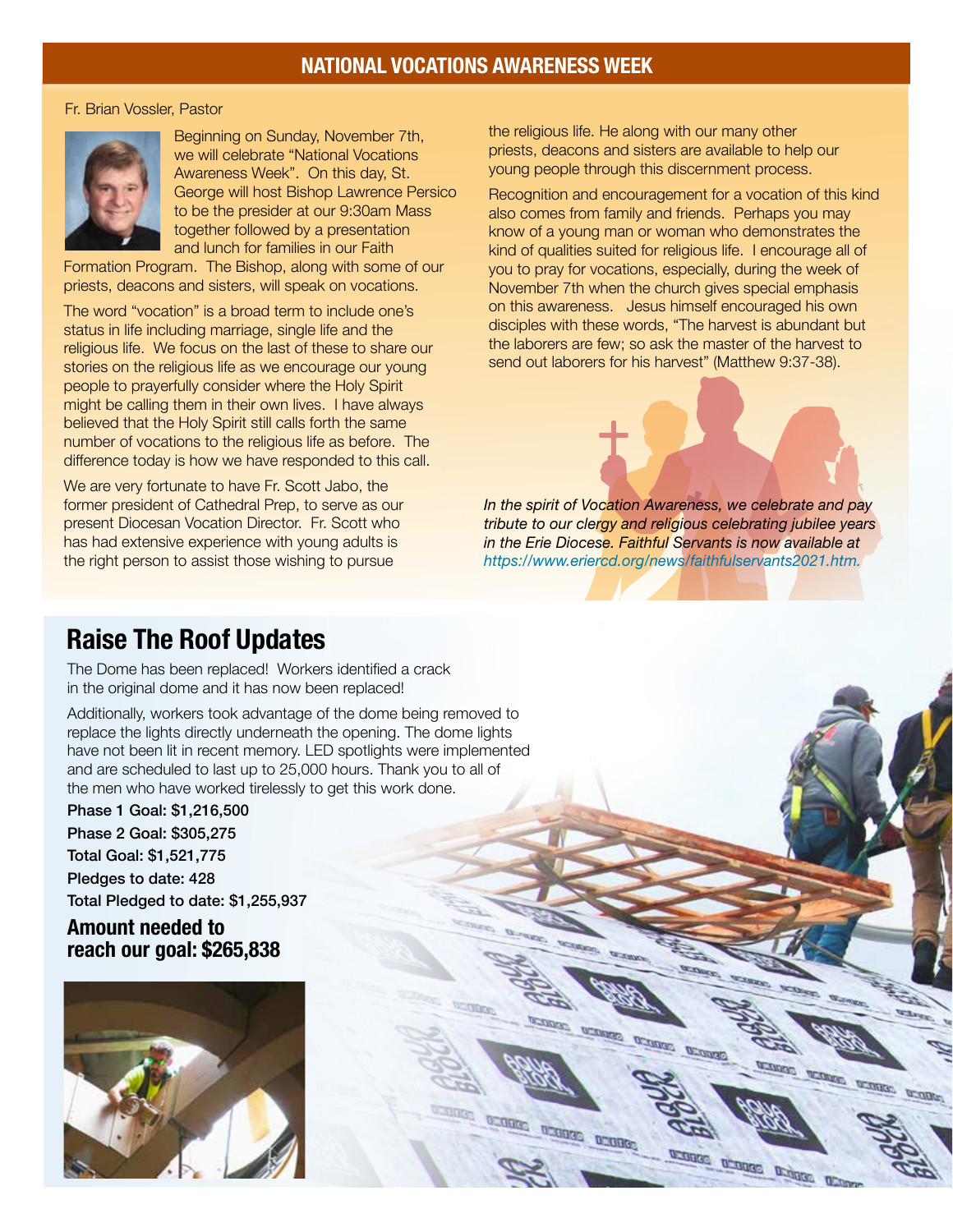### **HEALTH SAVINGS ACCOUNTS**

Did you know there are specific checking accounts out there designed specifically to help with your healthcare needs? A Health Savings Account, or HSA, is a tax-advantaged

medical account that is available to taxpayers who are enrolled in a high deductible health plan. While it is technically called a health "savings" account, this type of account acts more like an interestbearing checking account. This provides qualifying customer easier access to these designated funds.



Health Savings Accounts are owned by an individual, but the funds may be used to cover immediate family members if designated at account opening. The owner and a designated signer, if applicable, are entitled to checks and a debit card to access the funds in order to cover day-to-day medical expenses. Deductions for qualified purchases are 100% tax free!

Want more information? Contact your local bank and ask them about their Health Savings Accounts today.

Marquette Savings Bank 920 Peach St. Erie, PA 16501 Ph: (814) 455-4481 ext: 10145 Jenna.Yates@marquettesavings.com

arguette



# **LEAVE A LEGACY FOR SAINT GEORGE CHURCH**

Everyone should have an estate plan consisting of either a will or a trust. A will is a legal document that allows you to control how your assets are distributed after your lifetime. Without a will, the probate court will decide who gets your assets upon your death. A trust allows you to control how your assets are distributed both during and after your lifetime.

Please remember Saint George Church in your will. This legacy gift is the greatest gift you can give to your church. The gifts provide the resources that help to maintain our beautiful church, parish center and property.

# **We thank the following parishioners who have continued their legacy to Saint George Church by remembering us in their estate plans.**

Judge Fred & Maureen Anthony Dr. Edward J. Bajorek Eric & Alice Ballentine Mary Kay Bednarski Duane Bemis Katherine A. Boyle Msgr. Robert Brugger Ruth Brugger Jacob Andrew Chiera Dominick J. Colelli Michael Conley Ann J. Debevec Thomas & Ena DeGeorge Dale R. DeMarco Frances M. Demuling Chuck & Mary Eisert Carlyle & Jackie Ennis Dr. Frank Episcopo Marjorie Ferrick Mary T. Fialkowski Rita I. Finigan

Mary Alice Flannigan Richard F. Flynn Harriet M. Fuller Mike & Kathi George Carolyn A. Gustafson Catherine M. Halder Norbert H. Hardner Robert E. Heidt Kenneth J. Hermen William M. Hilbert, Sr. Clara M. Jaquel Vincent L. Jenco Joseph R. Jezerinac Beatrice M. Kraus Mark & Pam Kuhar Leona Helen Kunz Irene F. Kupetz Lucian J. Landini William B. Montgomery George F. Moore Betty L. Motsch David & Darcie Oliver

Paul H. & Dorothy K. Quinn Doris M. Rapela Theresa M. Robb Matthew&Tammy Roche Jean V. Shields Evelyn P. Short William J. Steger Caroline A. Swanson Anna M. Tinkey Jim & Mary Ann Toohey Mary P. Ugino Mary Etta Walsh Emma L. Weaver Isabelle V. Weber Nancy B.Welka Harry & Anna West